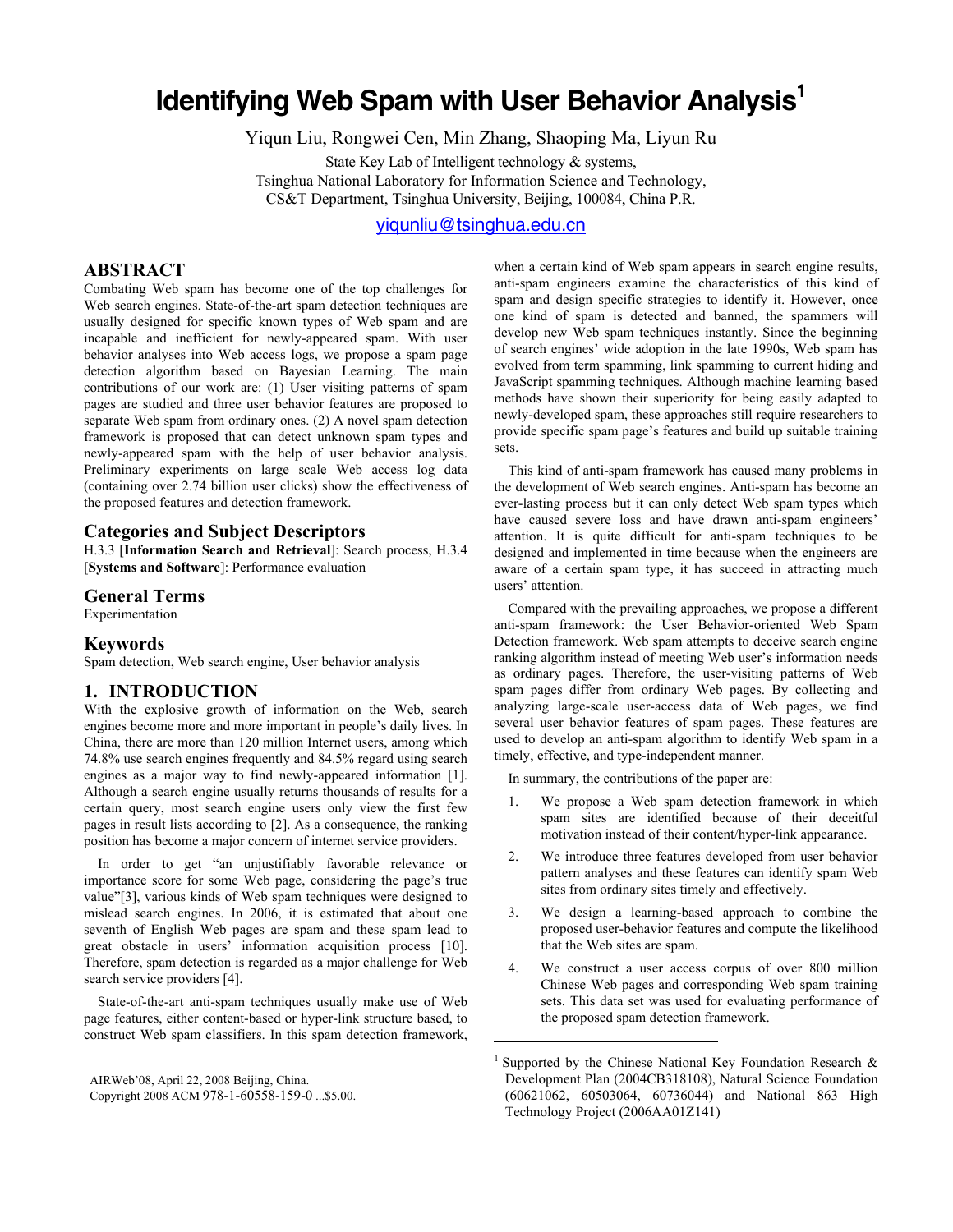The rest of the paper is organized as follows: Section 2 gives a brief review of related work in Web spam detection. Section 3 analyzes the differences in user-visiting patterns between Web spam and ordinary pages. The spam detection framework based on behavior analysis and Bayesian Learning is proposed in Section 4 and experimental results are presented in Section 5 by performance evaluation on large scale Web access logs. In the end, there is the conclusion and a discussion of future work.

# **2. RELATED WORK**

## **2.1 Web spamming techniques**

According to Gyongyi's Web spamming taxonomy proposed in [\[3\]](#page-6-2), spamming techniques are grouped into two categories: term spamming and link spamming.

Term spamming refers to techniques that tailor the contents of special HTML text fields in order to make spam pages relevant for some queries [\[3\]](#page-6-2). HTML fields which are often adopted by spamming techniques include page titles, keywords in the Meta field, URLs and hyper-link anchors. Hot search keywords are listed (sometimes repeatedly) in these fields to get high rankings by cheating search engines' content relevance calculation algorithms.

Link spammers create hyper-link structures to optimize their scores in hyper-link structure analysis algorithms. Link analysis algorithms such as PageRank [\[5\]](#page-6-4) and HITS [\[6\]](#page-6-5) are usually adopted to evaluate the importance of Web pages. Link farms, honey pots and spam link exchange are all means of trickily manipulating the link graph to confuse these algorithms.

After the Gyongyi's spam taxonomy was proposed in 2005, many more spam types appears on the Web and it is difficult to group some of them into the proposed categories. Spam pages' content crawled by Web search spiders may differ from what users would see by cloaking techniques [\[7\]](#page-7-0). Browsers may be redirected to visit third-party spam domains when users want to browse "normal" pages [\[8\].](#page-7-1) JavaScript, Cascading Style Sheet (CSS) or even Flash movies are currently being adopted by spammers (See Figure 1).



**Figure 1. A Web spam page which adopts JavaScript techniques to hide ads. The cell phone ring tone download ads are hidden in the JavaScript <http://www.xinw.cn/10086/go1.js>. Left: HTML texts of the page; Right: appearance of the page.** 

# **2.2 Web spam detection algorithms**

Once a new type of Web spam appears on the Web, an anti-spam technique will be developed to identify it. Then new Web spam techniques will be implemented to confuse that technique and so on. In order to combat Web spam and improve search user experience,

search engines and Web search researchers have developed lots of methods to detect Web spam pages.

Sometimes spamming techniques can be detected by analysis into statistical content-based attributes of page contents, such as Fetterly et al [\[9\]](#page-7-2) and Ntoulas et al [\[10\].](#page-7-3) Most Web spam identification efforts were focused on hyper-link structure analysis. Davison [\[11\]](#page-7-4) and Amitay et al [\[12\]](#page-7-5) are among the earliest ones who study in link spam. Gyongyi et al. [\[13\]](#page-7-6) proposed the TrustRank algorithm to separate reputable pages from spam. His work was followed by much effort in spam page link analysis such as Anti-Trust Rank [\[14\]](#page-7-7) and Truncated PageRank [\[15\].](#page-7-8) Learning-based methods are also adopted to combine hyperlink features to get better detection performance [\[16\]](#page-7-0). Besides that, Wu and Davison proposed in [\[7\]](#page-7-0) an anti-cloaking method by crawl and compare different copies of a Web page. Wang et al. [\[8\]](#page-7-1) propose to identify redirection spam pages by connecting spammers and advertisers through redirection analysis. Svore et al [\[17\]](#page-7-9) adopt query-dependent features to improve spam detection performance.

These anti-spam techniques can detect specific types of Web spam and most of them can achieve good identification performance. However, because there are always new types of spamming techniques, Web spam can still be found in a search engine's result list, sometimes at high ranking positions. There are two major problems with these spam detection methods:

- The "multi-type problem": most state-of-the-art anti-spam techniques are designed to deal with single type of Web spam, therefore, it makes search engine's anti-spam process a much complicated one because it has to identify all current types of spam.
- 2. The "prediction problem": it still remains a problem that a Web spam type is difficult to be identified at an early stage before it brought too much discomfort to search users.

With user behavior analysis, we tried to solve the two problems and improve search engine's spam identification performance.

# **3. USER BEHAVIOR FEATURES OF WEB SPAM PAGES**

For WWW information providers, understanding user-visiting patterns is essential for effective Web site designing. Therefore, lots of commercial Web sites collect user access log of pages through software such as on-line service servers or Web browsers.

In order to analyze the behavior pattern of Web users, we collected Web access log from July  $1<sup>st</sup>$ , 2007 to August 26<sup>th</sup>, 2007 with the help of a commercial search engine company. No private information is included in these access logs but user sessions can be identified by different session IDs. The access log contains over 2.74 billion user clicks in 800 million Web pages and 22.1 million user sessions during 57 days. Information recorded in the logs is shown in Table 1. During the time period in which the access log was collected, we had three assessors examine the search result lists of the 1000 most frequently asked queries in Sogou search engine ([http://www.sogou.com/\)](http://www.sogou.com/). By this means, 802 spam sites were identified and used in feature selection process as training set.

With these access logs and spam training set, we were able to look into the different behavior patterns between ordinary and spam pages in order to better understand the perceptual and cognitive factors underlying Web user behaviors. Based on analysis into these differences, we propose three user behavior features to separate Web spam from ordinary pages.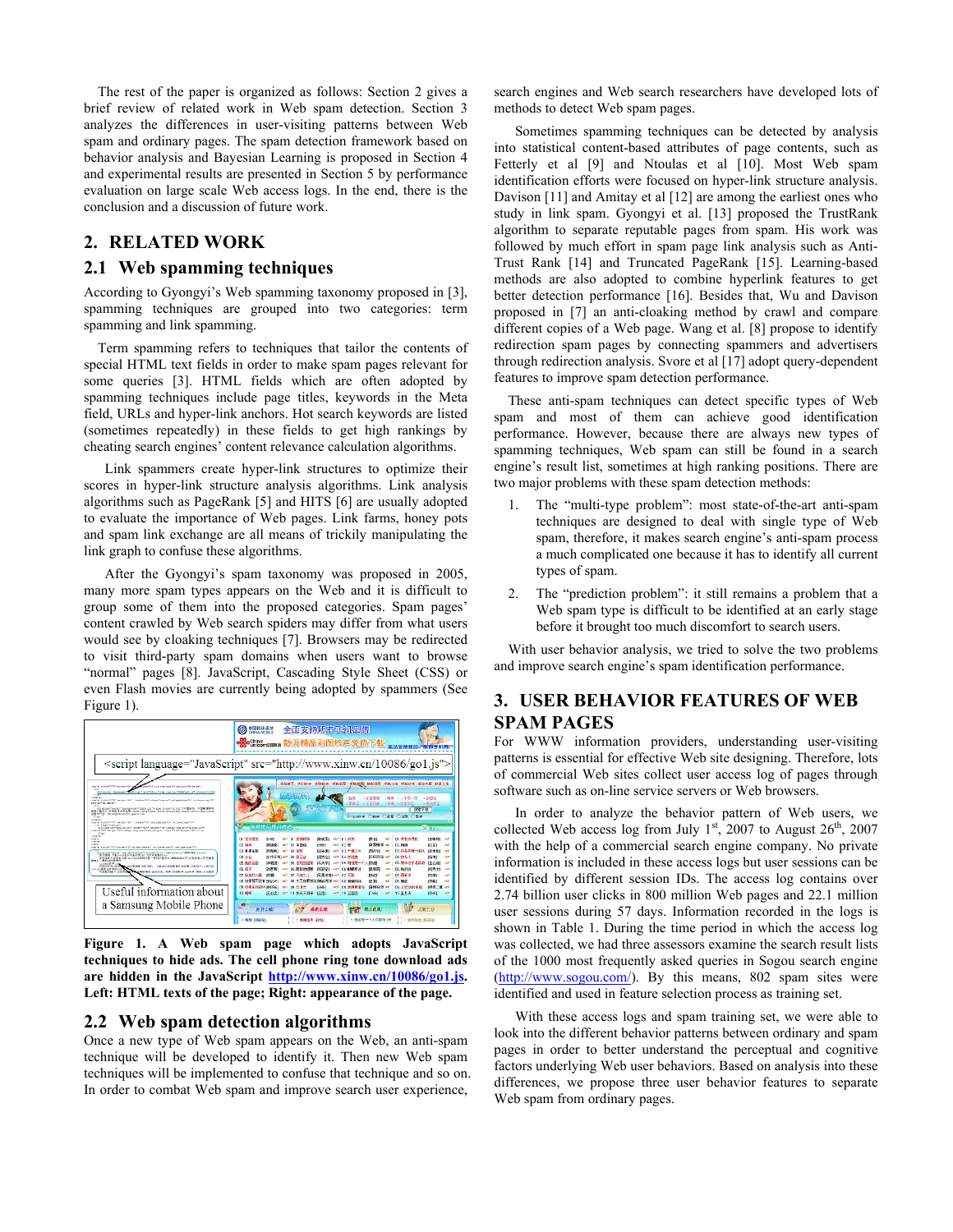**Table 1. Information recorded in Web access logs** 

| Name            | <b>Description</b>                          |  |
|-----------------|---------------------------------------------|--|
| Session ID      | A random assigned ID for each user session  |  |
| Source URL      | URL of the page which the user is visiting  |  |
| Destination URL | URL of the page which the user navigates to |  |
| Stay time       | Stay time of the source page (in seconds)   |  |

# **3.1 Search Engine Oriented Visiting Rate**

People visit Web pages through various ways: they may get one nice Web site's recommendation from friends or trustable ads; they may revisit valuable pages in their browsers' bookmark or history lists; they may also follow certain Web pages' out-links according to their interest.

Spam pages try to attract Web user's attention but its content is not valuable for most search users. Therefore, few people will get a spam page's recommendation from a friend, or save it in their bookmark lists, or visit it by following a non-spam pages' hyperlinks. The main or only way for most Web spam pages to be visited is through search result lists. However, for ordinary pages, if it contains some useful information, there are other ways (other person's or Web page's recommendation) besides search result list.

We define the Search Engine Oriented Visiting rate (*SEOV* rate) of a certain page *p* as:

$$
SEOV(p) = \frac{\#(Search \text{ engine oriented visits of } p)}{\#(Visits \text{ of } p)}
$$
(1)

It is seldom for Web spam pages to be visited except through search result lists; but ordinary pages may be visited by other means. Therefore, the *SEOV* values of Web spam pages should be higher than ordinary pages. Our statistical result in Figure 2 validates this assumption.



#### **Figure 2. Search Engine Oriented Visiting (SEOV) rate distribution of ordinary pages and Web spam pages. (Category axis: SEOV value interval; Value axis: percentage of pages with corresponding SEOV values.)**

In Figure 2, 82% ordinary pages get less than 10% of their visits from search engines; while almost 60% Web spam pages receive over 40% navigation from search result lists. Furthermore, there is less than 1% ordinary Web pages in our corpus with *SEOV* values that are over 0.7; while over 20% spam pages' *SEOV* values are over 0.7. Therefore, we can see that most Web spam pages' *SEOV* value is higher than ordinary pages because search engine is the target of Web spamming and sometimes the only way in which spam can be visited.

## **3.2 Source Page Rate**

Once a hyperlink is clicked, URLs of both the source page and the destination page are recorded in the Web access log. For each page, it may appear either as a source page or as a destination page. However, we found that Web spam are rarely recorded as source pages. Although spam pages may contain hundreds or even thousands of hyperlinks such as the page shown in Figure 3, the hyperlinks on them are hardly clicked by most Web users.



**Figure 3. A Web spam page which contains lots of hot keywords to attract search users. All keywords are anchor texts whose hyperlinks link to a same advertisement for Value-added telecom services.** 

We can define the Source Page (SP) rate of a given Web page *p* as the number of *p*'s appearances as a source page divided by the number of *p*'s appearances in the Web access logs. That is:

$$
SP(p) = \frac{\#(p \text{ appears as the source page})}{\#(p \text{ appears in the Web access logs})}
$$
 (2)

Experimental results in Figure 4 show the *SP* distribution of ordinary pages and spam pages. We can see that most ordinary pages' *SP* values are larger than those of spam pages. Almost half of the spam pages in the training set rarely appear as the source page (*SP* < 0.05). Only 7.7% spam pages' *SP* rates are over 0.40, while for ordinary pages the percentage is over 53%.



**Figure 4. Source Page (SP) rate distribution of ordinary pages and Web spam pages. (Category axis: SP value interval; Value axis: percentage of pages with corresponding SP values.)** 

The differences in *SP* value distribution can be explained by the fact that spam pages are usually designed to show users misleading advertisements or low-quality services at the first look. Therefore,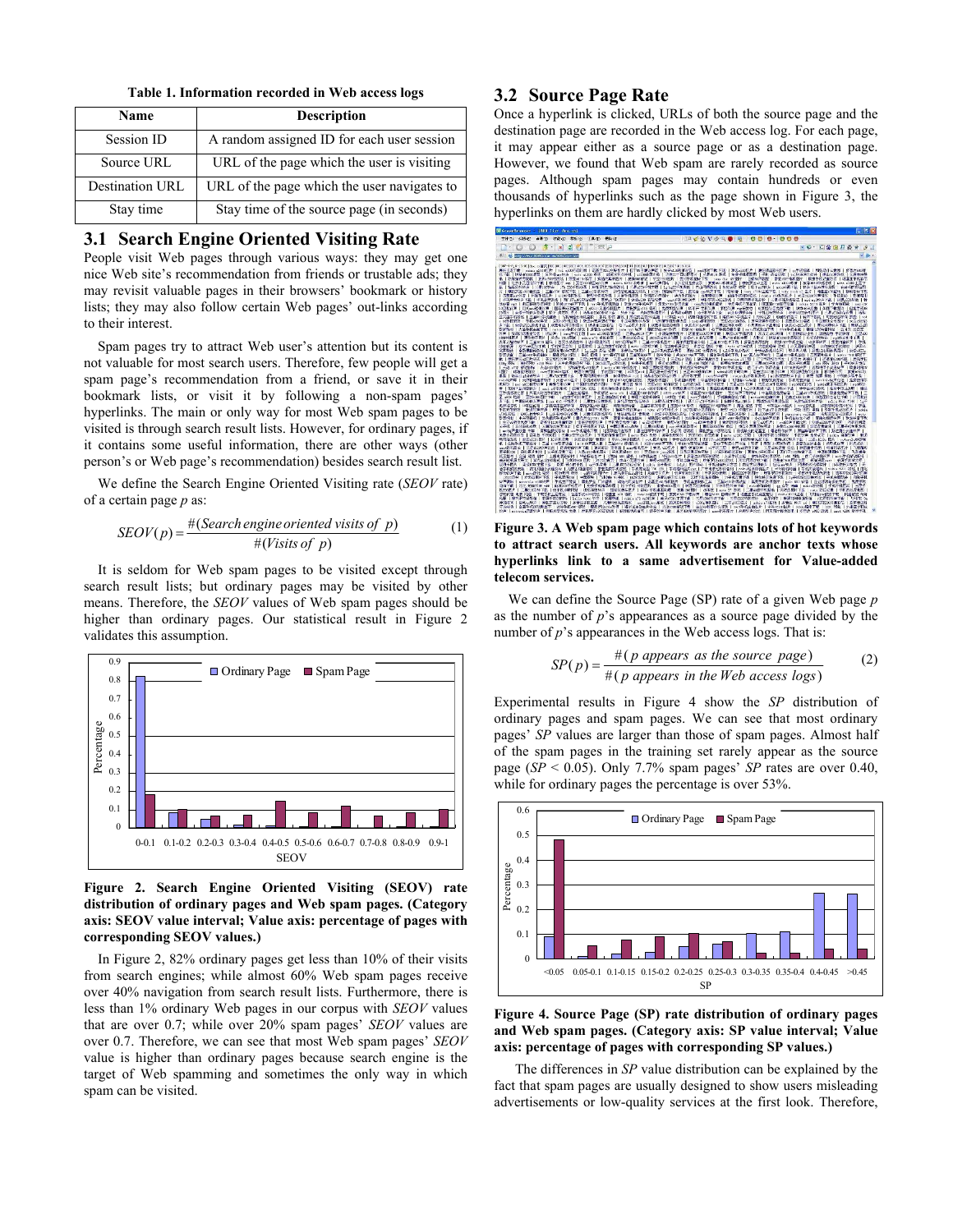most Web users will not click the hyperlinks on spam pages as soon as they notice the spamming activities. Lots of spam pages hardly appear as source pages because when users visit these pages via hyperlinks, they will end their navigation and follow hyperlinks on other pages.

## **3.3 Short-time Navigation Rate**

User attention is the one of the most important resources for WWW information providers. Improving the numbers of user visits and page visits is essential for most commercial Web sites. Therefore, ordinary Web site owners always want to keep users navigating in their sites as long as possible.

However, things are different for Web spammers. Instead of retaining users in their web sites, spammers' major purpose to construct Web spam sites is to guide users to advertisements or services they wouldn't like to see. They don't expect Web users to navigate inside their Web sites; therefore, when users visit any page in a spam site, advertisements or services are usually shown to them at their first look. Meanwhile, this spamming activity causes most Web users to end their navigation in spam sites at once because they don't expect to see such contents. Therefore, we can assume that most Web users would not visit a lot of pages inside spam Web sites. We define the Short-time Navigation rate (*SN* rate) of a web site to describe this assumption. *SN* rate of a given Web site *s* is defined as:

$$
SN(s) = \frac{\#(Sessions in which users visit less than N pages in s)}{\#(Sessions in which users visit s)}
$$
(3)

Differently with *SEOV* and *SP*, *SN* is a site-based feature to identify Web spamming techniques. The threshold *N* in its definition is set to 3 in our researches.

Most Web users will not continue their visits inside a spam site, but many of them may visit a number of pages in ordinary Web sites because these sites are designed to keep users staying inside them. Therefore, *SN* rates of Web spam sites should be much higher than those of ordinary Web sites. Our statistical result in Figure 5 validates this assumption.



**Figure 5**. **Short-time Navigation (***SN***) rate distribution of ordinary Web sites and Web spam sites. (Category axis:** *SN* **value interval; Value axis: percentage of Web sites with corresponding** *SN* **values.)**

In Figure 5, 53% ordinary Web sites' *SN* value is less than 0.1, which means over 90% of their visiting sessions contains more than 2 page visits (as mentioned before, *N* is set to 3 in our *SN*  definition). However, only 14% of the Web spam sites have *SN*  values which are less than 0.1. Meanwhile, 35% Web spam sites have over 0.80 opportunities that users visit only 1 or 2 pages inside

them before stop navigation. Therefore, we can see that most Web spam pages' *SN* value is higher than ordinary pages because they cannot and have no intention to keep users staying in their sites.

# **4. USER BEHAVIOR BASED SPAM DETECTION ALGORITHM**

In order to combine the user-behavior features mentioned in Section 3, we try to use a learning-based mechanism to finish the Web spam detection task.

Web spam detection has been viewed as a classification problem in previous works such as [\[17\].](#page-7-9) Web spam page classification shares a similar difficulty with the Web page classification problem described by Yu, Han, and Chang [\[21\]](#page-7-10) in the lack of negative examples. Positive examples (Web spam pages) can be annotated by a number of assessors using techniques such as pooling [\[22\]](#page-7-11) and our algorithm doesn't require specific spamming types. However, there are so many ordinary pages and a uniform sampling without bias is almost impossible because uniform sampling is regarded as a challenge for Web researchers [\[4\].](#page-6-3)

Several learning mechanisms were proposed to accomplish the task of Web page classification based on unlabelled data and a number of positive examples. Techniques such as PEBL learning framework [\[21\],](#page-7-10) semi-supervised learning [\[23\]](#page-7-12), single-class learning [\[24\]](#page-7-13) and one class SVM (OSVM) [\[25\]](#page-7-14) have been adopted to solve the problem. Unlike these algorithms, our anti-spam approach is based on naïve Bayesian Learning method [\[26\]](#page-7-15) which is believed to be both effective and efficient for low dimensional instance spaces.

We adopt Bayesian learning because it is among the most practical and effective approaches for the problem of learning to classify documents or Web pages. It can also provide explicit probabilities of whether a Web page is a spam page, which can be potentially adopted in result ranking of search engines.

For the problem of Web spam classification, we consider two cases, i.e., the case where classification is based on only one feature and the case where multiple features are involved.

**Case 1: Single feature analysis.** If we adopt only one userbehavior feature *A*, the probability of a web page *p* with feature *A* being a Web spam can be denoted by

$$
P(p \in \text{Span} \mid p \text{ has feature } A) \tag{4}
$$

We can use Bayes theorem to rewrite this expression as  $P(p \in \text{Span} | p \text{ has feature } A)$ 

$$
= \frac{P(p \text{ has feature } A \mid p \in \text{Spam})}{P(p \text{ has feature } A)} \times P(p \in \text{Spam}) \tag{5}
$$

In Equation (5),  $P(p \in Spam)$  is the proportion of spam pages in the whole page set. This proportion is difficult to be estimated in many cases, including our problem of Web spam page classification. However, if we just compare the values of  $P(p \in Spam \mid p \text{ has feature } A)$  in a given Web page corpus,  $P(p \in Spam)$ can be regarded as a constant value and it wouldn't affect the comparative results. So in a fixed corpus, we can rewrite equation (5) as:

$$
P(p \in \text{Span} \mid p \text{ has feature } A) \propto \frac{P(p \text{ has feature } A \mid p \in \text{Span})}{P(p \text{ has feature } A)} \tag{6}
$$

Now consider the terms in Equation (6),  $P(p \text{ has feature } A | p \in \text{Span})$ can be estimated using the proportion of *A*-featured pages in the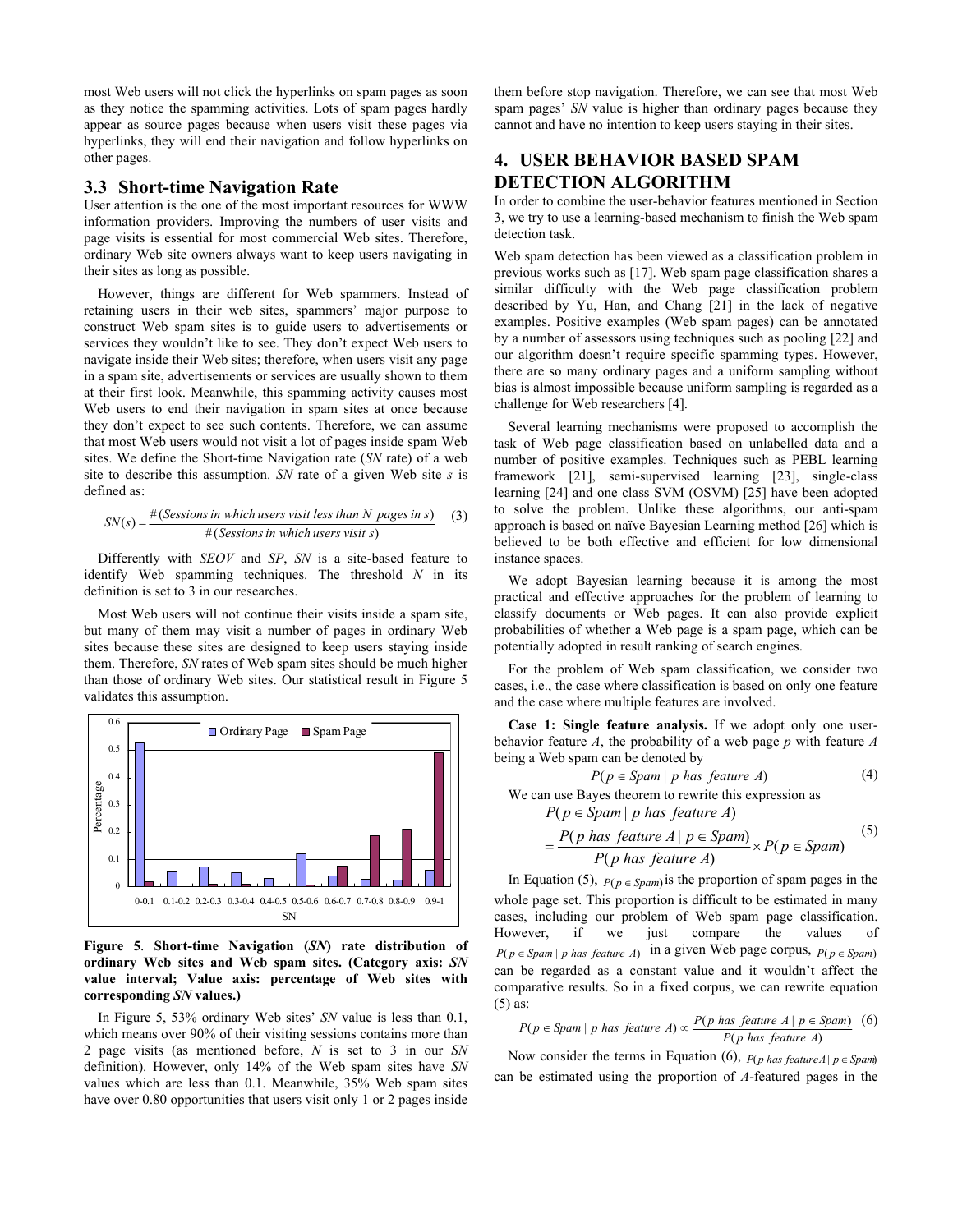Web spam page set. While  $P(p \text{ has feature } A)$  equals the proportion of the pages with feature *A* in a given corpus. Here we obtain:

$$
\frac{P(p \text{ has feature } A \mid p \in Spam)}{P(p \text{ has feature } A)}
$$
\n
$$
= \frac{\#(p \text{ has feature } A \cap p \in Spam)}{\#(Spam)} / \frac{\#(p \text{ has feature } A)}{\#(CORPUS)}
$$
\n(7)

If the sampling of Web spam page can be regarded as a uniform process approximately, we can rewrite the numerator of (7) as:

$$
\frac{\#(p \text{ has feature } A \cap p \in \text{Spam})}{\#(\text{Spam})}
$$
\n
$$
= \frac{\#(p \text{ has feature } A \cap p \in \text{Spam sample set})}{\#(\text{Spam sample set})}
$$
\n
$$
(8)
$$

Substituting expressions (7) and (8) into (6), we obtain:  
\n
$$
P(p \in \text{Span} | p \text{ has feature } A)
$$
  
\n $\#(p \text{ has feature } A \cap p \in \text{Span sample set}) / \#(p \text{ has feature } A)$  (9)

$$
\propto \frac{\#(p \text{ has feature } A \cap p \in \text{Spam sample set})}{\#(\text{Spam sample set})} / \frac{\#(p \text{ has feature } A)}{\#(\text{CORPUS})}
$$

Since all terms in (9) can be obtained by statistical analysis on a Web page corpus, we can calculate the probability of being a Web spam for each page according to this equation.

**Case 2: Multiple feature analysis.** If we use more than one feature to identify Web spam pages, naïve Bayes theorem assumes that the following equation holds:

$$
P(p \text{ has feature } A_1, A_2, \dots, A_n \mid p \in \text{Spam})
$$
\n
$$
= \prod_{i=1}^n P(p \text{ has feature } A_i \mid p \in \text{Spam})
$$
\n
$$
(10)
$$

For the problem of page classification with user-behavior features, we further found that the following equation also approximately holds according to Table 2.

$$
P(p \text{ has feature } A_1, A_2, \dots, A_n) = \prod_{i=1}^n P(p \text{ has feature } A_i)
$$
 (11)

**Table 2 Correlation values between user-behavior features of Web pages** 

|             | <b>SEOV</b> | SP     | SN     |
|-------------|-------------|--------|--------|
| <b>SEOV</b> | 1.0000      | 0.1981 | 0.1780 |
| SP          | 0.1981      | 1.0000 | 0.0460 |
| SN          | 0.1780      | 0.0460 | 1.0000 |

The correlation values in Table 2 show that these three features are approximately independent of one another because the values are all close to zero. This may be explained by the fact that these features are obtained from different information sources and thus have little chance affecting one another. This means for the features in Table 2, the attribute values adopted in the Web spam page classification process are independent as well as conditionally independent given the target value.

The following equations hold approximately for the Web spam page classification task according to naïve Bayes assumption and our statistical analysis:

$$
P(p \in \text{Spam} \mid p \text{ has feature } A_1, A_2, \dots, A_n)
$$
\n
$$
= \frac{P(p \text{ has feature } A_1, A_2, \dots, A_n \mid p \in \text{Spam}) P(p \in \text{Spam})}{P(p \text{ has feature } A_1, A_2, \dots, A_n)} \tag{12}
$$
\n
$$
\approx \prod_{i=1}^n \frac{P(p \text{ has feature } A_i \mid p \in \text{Spam}) P(p \in \text{Spam})}{P(p \text{ has feature } A_i)}
$$
\n
$$
= \prod_{i=1}^n P(p \in \text{Spam} \mid p \text{ has feature } A_i)
$$

If we substitute (9) into (12), we can get the following equation which is fit for multi-feature cases:

$$
P(p \in \text{Span} \mid p \text{ has feature } A_1, A_2, \dots, A_n)
$$
\n
$$
\propto \prod_{i=1}^{n} \left( \frac{\#(p \text{ has feature } A_i \cap p \in \text{Span sample set})}{\#(\text{Span sample set})} \right) \neq \frac{\#(p \text{ has feature } A_i)}{\#(\text{CORPUS})}
$$
\n(13)

According to this equation, the probability of a web page being a Web spam page can be calculated with information from the Web corpus and its corresponding spam page sample set. Therefore it is possible for us to use the following algorithm to accomplish the spam identification task.

#### **Algorithm 1. Web spam detection with user behavior analysis**

- 1. Collect Web access log (with information shown in Table1) and construct access log corpus *S*; 2. Calculate *SEOV* and *SP* scores according to Equation (1) and (2) for each Web page in *S*;
- 3. Calculate *SEOV* and *SP* scores for each Web site in *S* by averaging scores of all pages in the site;
- 4. Calculate *SN* score for each Web site in *S* according to Equation (3);
- 5. Calculate *P(Spam | SEOV, SP, SN)* according to Equation (9) for each Web page in *S*.

After performing **Algorithm 1** on *S*, we will get a spam probability score for each Web page in *S*.

# **5. EXPERIMENTS AND DISCUSSIONS**

# **5.1 Detection of Various Kinds of Spam Pages**

After Bayesian learning on the training set, we construct a classifier which can assign possibilities of being spam to Web pages based on user behavior analysis. Then we randomly sampled 1564 Web sites from the access log (about 1/1000 of all Web sites covered in the corpus) and have three assessors to annotate these sites as "spam", "non-spam" or "cannot tell". The results show that 345 sites are spam, 1060 are non-spam and assessors "cannot tell" 159 sites whether are spam or not.

After the annotation, we choose ROC curves and corresponding AUC values to evaluate the performance of our spam detection algorithm. It is a useful technique for organizing classifiers and visualizing their performance and it is also adopted by several other Web spam detection researches such as [\[17\]](#page-7-9) and [\[27\]](#page-7-16). ROC curves of the spam detection algorithm are shown in Figure 6.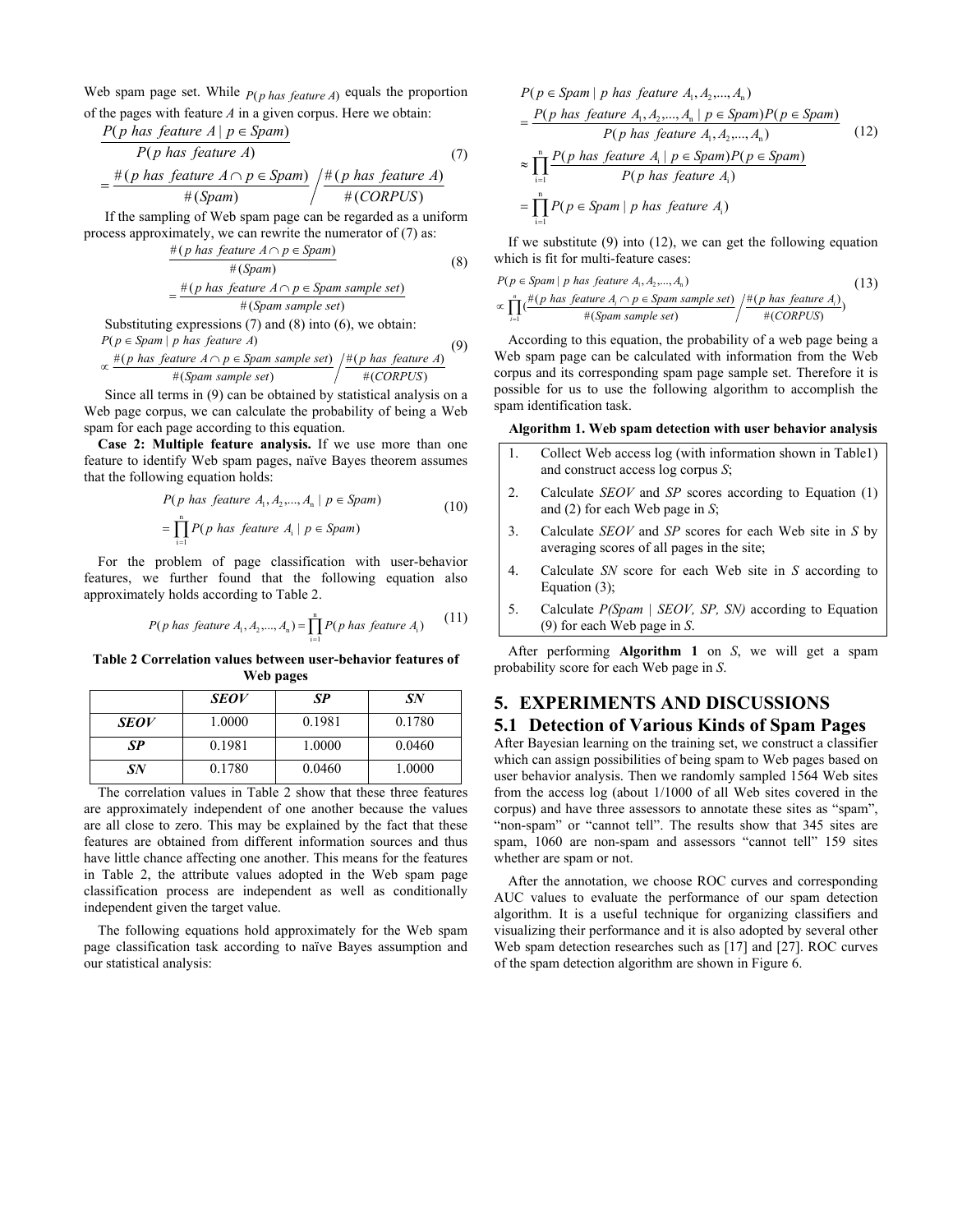

**Figure 6. ROC curves on test sets using Bayesian learning to combine** *SEOV***,** *SP* **and** *SN* **features, compared with the curves on test sets using a certain user-behavior feature only.** 

We can see in this Figure that *SP* and *SEOV* are more effective than *SN* in detecting Web spam. However, the learning algorithm proposed in Section 4 combines all features and gains better performance than any of the three features.

The AUC value for the algorithm's ROC curve is 0.7926, which means our detection algorithm has 79.26% chances to rank a Web spam higher than a non-spam in the spam-possibility result list. It is not as high as the AUC scores obtained by algorithms proposed in previous works such as the ones in Web Spam Challenge ([http://webspam.lip6.fr/\)](http://webspam.lip6.fr/). However, we believe that our experiment settings are more close to practical Web search applications by using large scale datasets (over 10 times larger than the one adopted by Web Spam Challenge) and more efficient classifiers (only 3 features are involved and computation complexity is O(N)). Besides, we found that the user-behavior based algorithm is able to identify various kinds of spam pages. According to the experimental results in Table 3, term-based, link-based and other kinds of spamming techniques can all be detected by the algorithm.

**Table 3. Page types of 300 possible spam pages identified by our spam detection method** 

| Page Type                       | Percentage |
|---------------------------------|------------|
| Non-spam pages                  | $6.00\%$   |
| Web spam pages (Term spamming)  | 21.67%     |
| Web spam pages (Link spamming)  | 23.33%     |
| Web spam pages (Other spamming) | 10.67%     |
| Pages that cannot be accessed   | 38.33%     |

 In Table 3, 300 pages which are identified as spam by our algorithm are annotated with their page types. These pages are the top-ranked ones in the possible spam list ranked by spam probabilities. Firstly, we found that most of the identified pages are spam pages and about 6% of these pages are not spam pages. However, further analysis into these non-spam pages shows that they are mostly low-quality pages that adopt some kind of SEO techniques to attract users. Secondly, there are also a number of pages which cannot be accessed at the time of assessment. We believe that most of these pages are previously spam because spam pages usually change their URL to bypass search engines' spam list. Meanwhile, ordinary pages wouldn't change their domain name because that hurts their rankings in search engines. Finally, we can see that both term-based and link-based spamming techniques can be identified by our algorithm. We adopt user behavior features to

detect Web spam, which makes it possible to identify Web spam independent of spamming technique types. This can be regarded as a possible solution to the "multi-type problem" proposed in Section 2.2.

#### **5.2 Detection of Newly-appeared Spam Pages**

We mentioned the "prediction problem" in Section 2.2 and regarded it as one of the most challenging problems for state-of-the-art antispam techniques. We found that our algorithm can identify various kinds of Web spam pages and we still want these spam pages to be identified as soon as possible. Therefore, we designed the following experiments to see whether our algorithm can identify Web spam more timely than the spam detection methods adopted by commercial search engines.

 We divided the Web access data mentioned in Section 3 into two parts. The first part includes access log in July 2007 and are adopted to train a spam classifier using our detection algorithm. Then the spam classifier ranked Web pages by their possibilities of being spam. We choose the top-ranked 1200 pages as possible spam pages and see what will happen to them in August.

Figure 7 compares search engine oriented user-visiting between the top-ranked possible spam pages and 44000 random-sampled ordinary Web pages. Four widely-used Chinese search engines (Baidu, Yahoo! China, Google China and Sogou) were used to test the search oriented user-visiting.



**Figure 7**. **Search engine oriented visiting of possible spam pages and ordinary pages. (Category axis: date in August, 2007; Value axis: total number of search engine oriented visiting of the page set in a certain day divided by the maximum number of searchoriented visiting during a single day in these days.)**

In Figure 7, we can see that the search-oriented visiting of ordinary pages almost retains a same number during these days  $(2007/08/01 - 2007/08/26)$ . The user visits during weekdays is about 15% higher than that at weekends because people use Web search engines to obtain information more frequently during weekdays. User-visiting number of the day with the fewest uservisits (in August  $25<sup>th</sup>$ ) is about 80% of that during the day with the most visits (in August  $1<sup>st</sup>$  and  $7<sup>th</sup>$ ). Ordinary page contains a relatively fixed amount of information. For a single Web page, its user-visits may vary substantially (for example, some political event happens and a certain statesman's page may be viewed many times) but as a whole it is not likely to change significantly within several days.

However, things are much different for those possible spam pages. Number of user visits from search engines went down with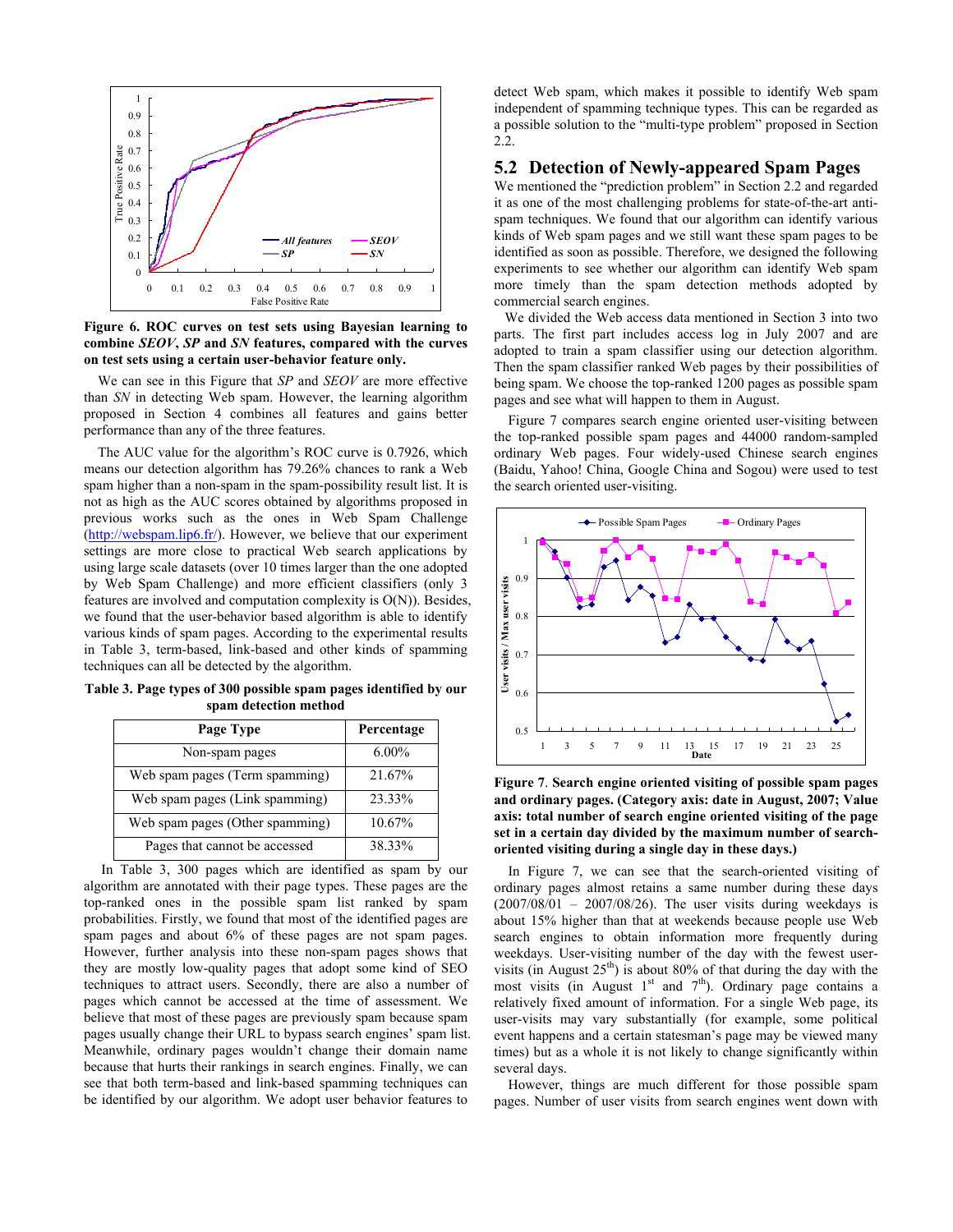time apparently during these days. Number of user visits in the last day is only half of the visiting number of the first day. 15 out of 26 days have less than 80% user visits of the first day.

This phenomenon can be explained as follows: a number of pages in the possible spam list can be regarded newly-appeared Web spam pages. They receive plenty of user visits from search engines at the beginning of this month because they are not identified by search engines yet. As time passes, search engines detected them with anti-spam techniques and some of them are reduced from search result lists. Therefore, these pages receive far less user visits at the end of August. A large number of these pages are Web spam pages but search engine didn't identify them at the end of July as our algorithm did.

We further look into several identified spam sites in the possible spam set and see how their user-visiting number varies with time. Examples of these Web spam sites are shown in Figure 8.



<span id="page-6-3"></span><span id="page-6-2"></span><span id="page-6-1"></span><span id="page-6-0"></span>**Figure 8. User visits of three spam sites identified by our spam detection method. (Category axis: date in August, Value axis: search engine oriented user visits of corresponding site.)** 

<span id="page-6-5"></span><span id="page-6-4"></span>Figure 8 shows three Web spam sites which are identified by our spam detection method using Web access log in July. The site <http://www.fagai.cn/>(shown in Figure 8(a)) was also identified by search engines in early August and its search-oriented user visits dropped down to nothing at the middle of August. [http://www.codehigh.cn](http://www.codehigh.cn/) (shown in 8(b)) is identified by a certain search engine on August  $5<sup>th</sup>$  or  $6<sup>th</sup>$  and then its user visits dropped significantly. However, in August  $15<sup>th</sup>$  it might be crawled by another search engine and search-oriented visiting went up to about 60 times per day. At last, it was identified as spam again and uservisiting number returns to nothing. <http://www.caolong.cn/> is a Web spam page which was not recognized by search engines during August so its user visits stayed relatively stable.

The spam page shown in Figure 8(a) and Figure 8(b) are not detected by search engines as timely as our algorithm did. The one shown in Figure 8(c) wasn't even detected at the end of the month. It shows that our method is able to detect newly-appeared Web spam pages and the detection is more timely than the anti-spam techniques adopted by commercial search engines.

# **6. CONCLUSIONS AND FUTURE WORK**

Most spam detection approaches focus on predefined types of spam pages using content or hyperlink analysis. Different from this traditional method, we propose a user-behavior oriented Web spam detection algorithm. This algorithm analyzes large-scale Web access logs, and exploits the differences between Web spam pages and ordinary pages in user behavior patterns. We combine machine learning techniques and descriptive analysis on user-behavior features of Web spam pages. By this means, we come to a better and further understanding of the relationship between user visiting pattern and Web page quality.

 Currently, the user-behavior oriented approach may not be as effective as state-of-the-art anti-spam algorithms in identifying certain types of Web spam. However, with the help of Web user behavior, it can detect various kinds of spam pages no matter what spamming techniques they adopt. Newly-appeared spam can also be identified as soon as a number of users are bothered by them. This method may not replace existing anti-spam algorithms but it can help search engines to find out the most bothersome spam types and be aware of newly-appeared spam techniques.

In the near future, we hope to extend this framework to embody page content and hyperlink features. We also plan to work on a Web page quality estimation model for Web search tools based on our findings in this paper.

## **7. REFERENCES**

- [1] CNNIC (China Internet Network Information Center), the 16th report in development of Internet in China. Online at [http://www.cnnic.net.cn/uploadfiles/pdf/2005/7/20/210342.pd](http://www.cnnic.net.cn/uploadfiles/pdf/2005/7/20/210342.pdf) [f.](http://www.cnnic.net.cn/uploadfiles/pdf/2005/7/20/210342.pdf)
- [2] Silverstein, C., Marais, H., Henzinger, M., and Moricz, M. 1999. Analysis of a very large web search engine query log. SIGIR Forum 33, 1 (Sep. 1999), 6-12.
- [3] Gyongyi, Z. and Garcia-Molina, H. Web spam taxonomy. In First International Workshop on Adversarial Information Retrieval on the Web, 2005.
- [4] Henzinger, M.R., Motwani, R., Silverstein, C. 2003. Challenges in Web Search Engines. In Proceedings of the 18th International Joint Conference on Artificial Intelligence (2003) 1573-1579.
- [5] Brin, S. and Page, L. 1998. The anatomy of a large-scale hypertextual Web search engine. In Proceedings of the Seventh international Conference on World Wide Web 7 (Brisbane, Australia). 107-117.
- [6] Kleinberg. J.M. 1999. Authoritative sources in a hyperlinked environment. Journal of the ACM, 1999,46(5):604-632.